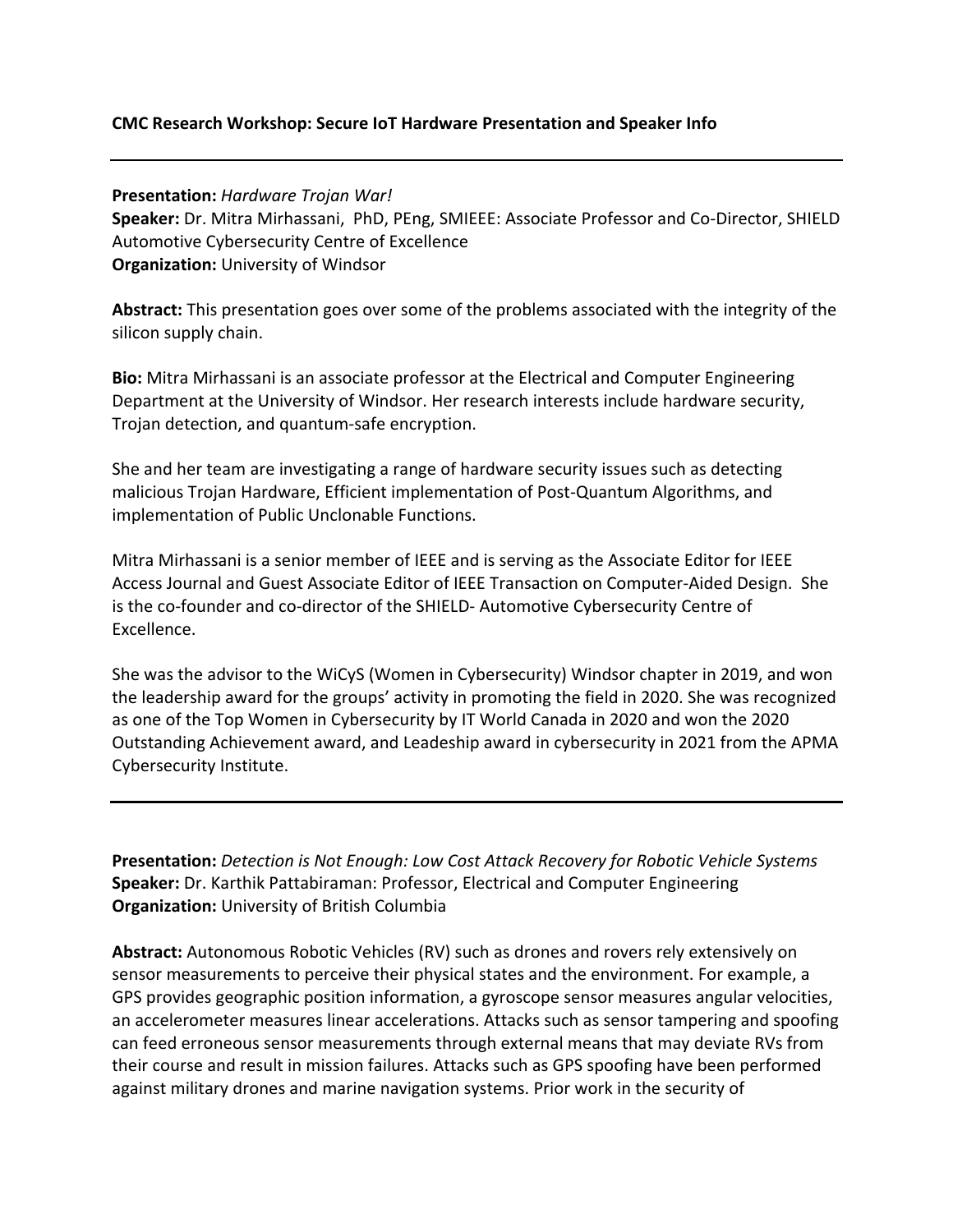autonomous RVs mainly focuses on attack detection. However, detection alone is not enough, because it does not prevent adverse consequences such as drastic deviation and/or crash. The key question, "how to respond once an attack is detected in an RV?" still remains unanswered. In this talk, I'll describe some of the approaches we've been pursuing in my group to address this question, and our future directions.

**Bio:** Karthik Pattabiraman is a Professor of Electrical and Computer Engineering at the University of British Columbia (UBC). He received his MS and PhD from the University of Illinois at Urbana Champaign (UIUC) in 2004 and 2009, and spent a postdoctoral year at Microsoft Research (MSR), Redmond before joining UBC in 2010. His research interests are in dependability, security, and software engineering. Karthik has won multiple awards such as the Inaugural Rising Star in Dependability Award, 2020, from the IEEE and IFIP, the distinguished alumnus award from the University of Illinois (UIUC), CS department, 2018, and three awards for excellence in research and mentoring from UBC. He is a senior member of the IEEE, a distinguished member of the ACM, and a vice-chair of the IFIP Working Group on dependable computing and fault-tolerance (WG 10.4). A more detailed biography may found at: <https://blogs.ubc.ca/karthik/about/full-bio/>

**Presentation:** *Reliable Machine Learning Resistant Physically Unclonable Functions* **Speaker:** Dr. Manoj Sachdev: Professor and Interim Department Chair, Electrical and Computer Engineering

**Organization:** University of Waterloo

**Abstract:** Internet of Things (IoT) is enabling networking of billions of devices world-wide. With limited computing resources, such devices often lack mechanisms for secure authentication. Physical Unclonable Functions (PUFs) are a class of low-area/energy circuits that harvest intra/inter-die process variations to generate a device die-specific fingerprint. In this talk, we will review the state of the art, and share some of the ongoing research on how to make PUFs more reliable and machine learning resistant.

**Bio:** Manoj Sachdev is a Professor and Interim Department Chair in the Department of Electrical and Computer Engineering at the University of Waterloo. His research interests include lowpower and high-performance digital circuit design, mixed-signal circuit design, test and manufacturing issues of integrated circuits. He has contributed to over 230 conference and journal publications, and has written 5 books and holds more than 30 granted US patents. He is Fellow of IEEE, and Fellow of Canadian Academy of Engineers.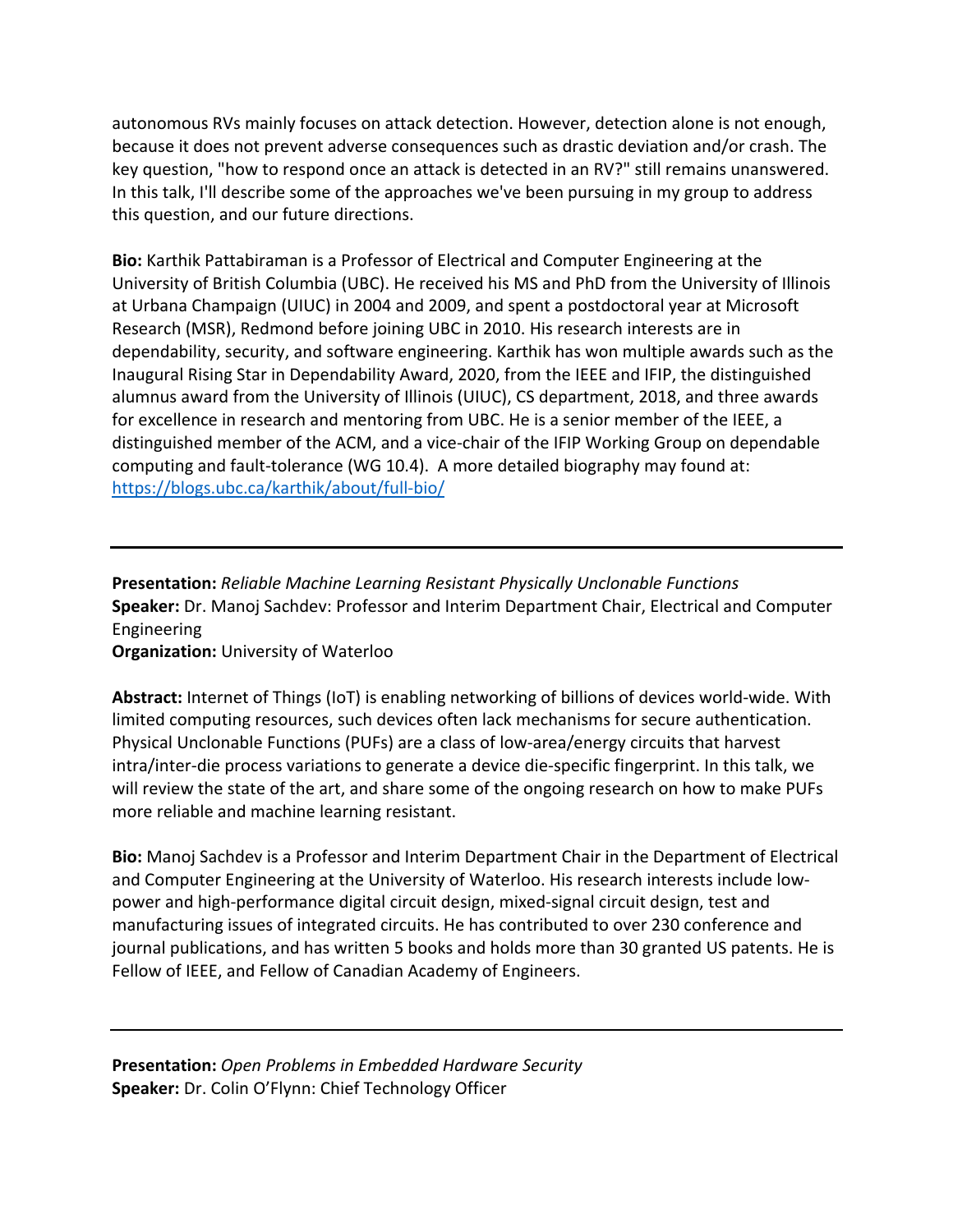## **Organization:** NewAE Technology, Inc.

**Abstract:** Attacks on embedded systems differ greatly than the attacks we consider in classical computers and networks as embedded systems must remain resilient against attacks even with extended physical access. A short summary of relevant hardware-level attacks is presented, with an emphasis on those that have been of concern to industry (often due to their use in real attacks). For these attacks descriptions of some of the open problems are summarized, ranging from questions around ASIC implementations of cryptographic accelerators to machine learning on the analysis data.

**Bio:** Colin obtained a PhD in electrical engineering from Dalhousie University in 2017. During his PhD, Colin started NewAE Technology which worked to make tools for embedded security more available to both academia and industry. After his PhD he also worked as an assistant professor in cybersecurity, and has published both academic and industrial articles on the topic of embedded security (including both conference and journal papers, granted patents, and one book). He has been on numerous program committees for academic conferences (CHES, COSADE, CARDIS, FDTC), given presentations at industry events (such as DEFCON, Blackhat, RECON), and is on the Canadian ISO mirror committee for information security (SC27). His past experience beyond this security-focus includes embedded system design, IoT wireless protocol development, FPGA design, and PCB design and layout.

## **Presentation:** *Post-Quantum IoT Security*

**Speaker:** Dr. Seokbum Ko: Department Head & Professor, Electrical and Computer Engineering **Organization:** University of Saskatchewan

**Abstract:** Proper security is essential to any network with communicating systems. It is especially important within IoT because of its many tiny devices that transfer sensitive private and personal data in various environments. Thus, designing a low power and low area cryptosystem for resource-constrained devices is an important task to increase security and confidentiality over the Internet. In this talk, an optimized architecture for Ring-BinLWE, which is a promising method to protect against quantum attacks, will be discussed.

**Bio:** Dr. Seokbum Ko is currently a Professor and Acting Head at the Department of Electrical and Computer Engineering and a Professor at the Division of Biomedical Engineering, University of Saskatchewan, Canada. He got his PhD degree from the University of Rhode Island, USA in 2002.

His research interests include computer architecture/arithmetic, efficient hardware implementation of compute-intensive applications, deep learning processor architecture and biomedical engineering.